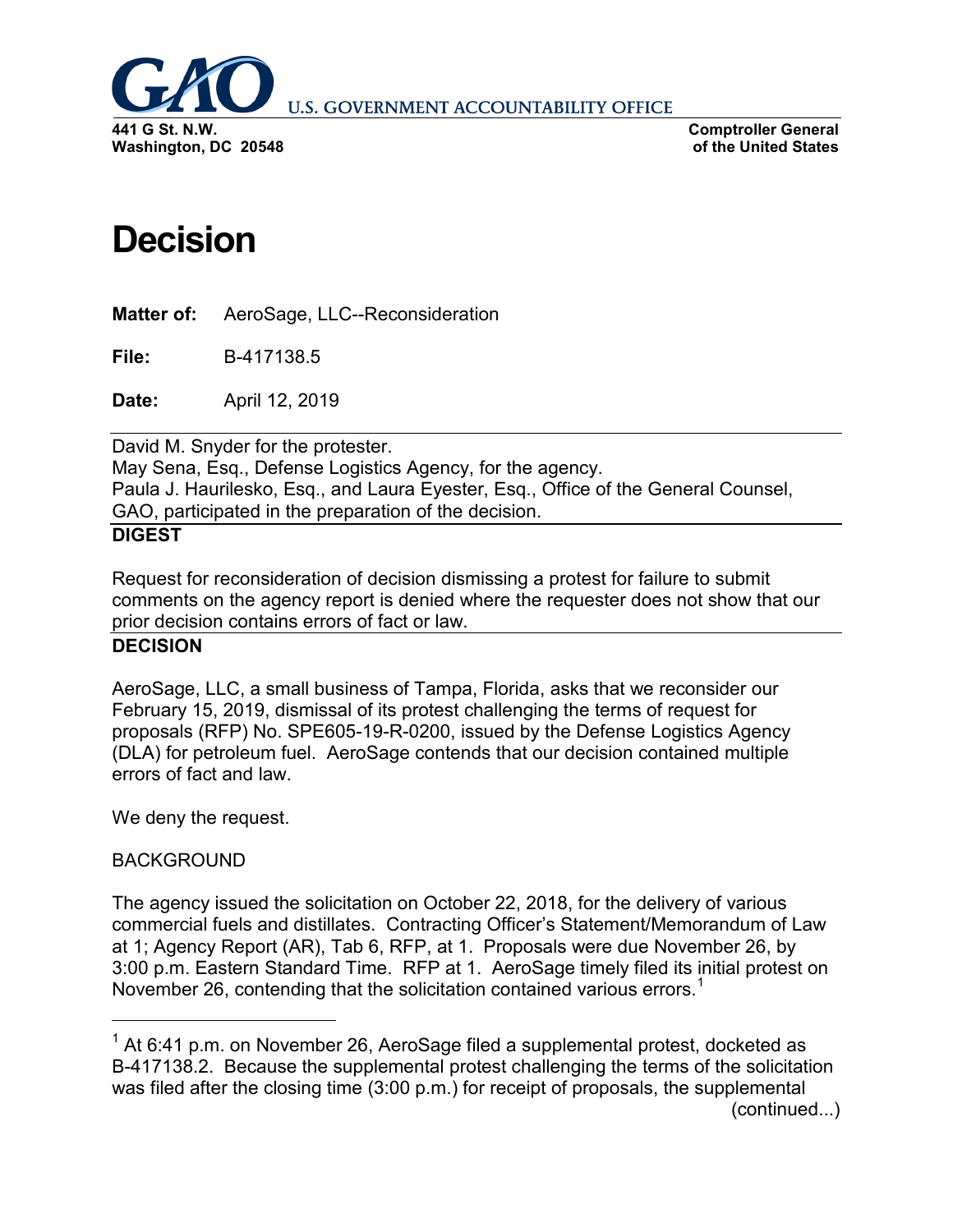On December 21, DLA filed its report responding to the protest grounds. Because AeroSage elected to proceed without an attorney, a full version of the agency report was provided to our Office, while a redacted version of the report was furnished to the protester. The same day, AeroSage filed an objection to the agency's redacted version of the report by posting an unredacted copy of AeroSage's proposal in our Electronic Protest Docketing System (EPDS).<sup>[2](#page-1-0)</sup> AeroSage Redaction Objections, Dec. 21, 2018. AeroSage also filed a document alleging that DLA violated the Procurement Integrity Act. AeroSage Procurement Integrity Act Filing, Dec. 21, 2018, at 1. Neither of these filings were styled as supplemental protests.

At 5:31 p.m. on December 31, AeroSage filed its comments on the agency report, and at 5:46 p.m., AeroSage filed what it termed a supplemental protest that duplicated its comments. Response to AR, Dec. 31, 2018; Supp. Protest, Dec. 31, 2018. On January 11, 2019, AeroSage filed yet another supplemental protest alleging that DLA failed to conduct meaningful discussions. Supp. Protest, Jan. 11, 2019, at 2.

On February 15, we dismissed AeroSage's protest for failing to comment within ten days after the agency filed its report. AeroSage, LLC, B-417138 et al., Feb. 15, 2019 (unpublished decision). Included within this dismissal, we also dismissed AeroSage's allegation of a Procurement Integrity Act violation because the EPDS docket is viewable only by parties to a protest and thus there was no disclosure of AeroSage's proposal information. Id. at 2. In addition, we dismissed AeroSage's allegation that DLA failed to engage in meaningful negotiations because, as filed with our Office, this contention did not establish a valid basis for challenging the agency's action. Id. AeroSage then filed its request for reconsideration on February 16.

## **DISCUSSION**

In its request for reconsideration, AeroSage raises multiple arguments alleging that our decision contains errors of fact and law. For example, AeroSage argues that we improperly dismissed its protest for failing to timely file comments and ignored its objections to the agency's redactions to the agency report. AeroSage also argues that we erred in dismissing its supplemental protest of DLA's conduct of negotiations, and disputes our conclusions with respect to its allegation that DLA violated the Procurement Integrity Act. In addition, AeroSage argues that we ignored a protest it

(...continued)

 $\overline{a}$ 

protest was untimely. Bid Protest Regulations, 4 C.F.R. § 21.2(a)(1); see ARINC Eng'g Servs., LLC, B-403471.2, Nov. 5, 2010, 2010 CPD ¶ 270 at 5-6 (allegation of improper bundling untimely when raised after time for receipt of proposals).

<span id="page-1-0"></span> $2$  As established by our regulations, EPDS is GAO's web-based electronic docketing system. See 4 C.F.R. § 21.0(f). EPDS is the method used for filing protests and protest-related documents.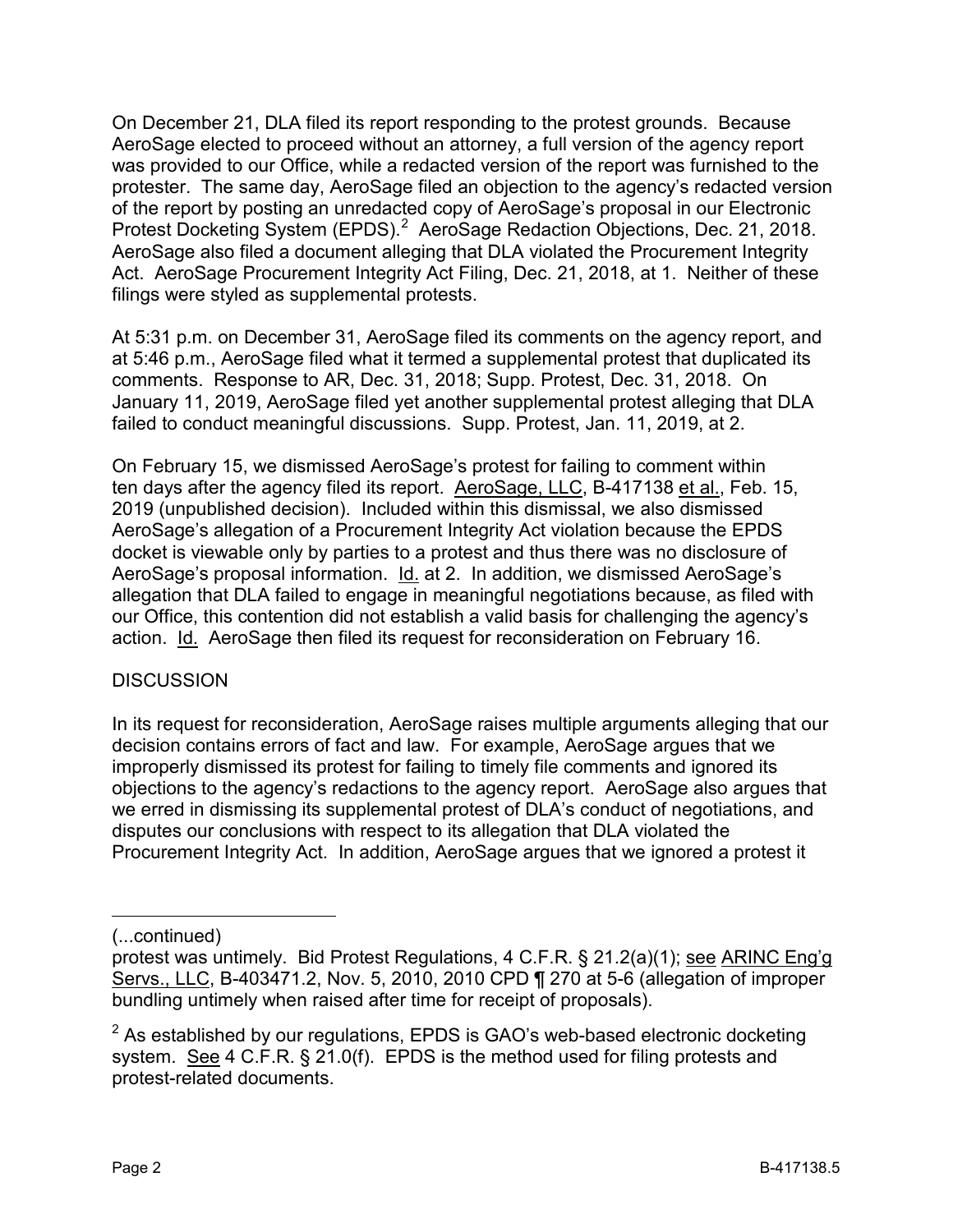contends was filed by its affiliated company, SageCare, Inc. $3$  We have considered all of AeroSage's arguments for reconsideration and find that none of them provide a basis to modify or reverse our decision.

Under our Bid Protest Regulations, to obtain reconsideration the requesting party must set out the factual and legal grounds upon which reversal or modification of the decision is deemed warranted, specifying any errors of law made or information not previously considered. 4 C.F.R. § 21.14(a). The repetition of arguments made during our consideration of the original protest and disagreement with our decision do not meet this standard. Veda, Inc.--Recon., B-278516.3, B-278516.4, July 8, 1998, 98-2 CPD ¶ 12 at 4.

First, AeroSage alleges that we erred in dismissing its protest for failing to timely file comments because its objections to DLA's redactions of the record went unanswered. Request for Recon. at 1-2. Our Bid Protest Regulations provide that comments on the agency report "shall be filed within 10 days after the agency has filed the report, except where GAO has granted an extension of time" and that the protest "shall be dismissed unless the protester files comments within the period of time established." 4 C.F.R. §21.3(i). In addition, our letter acknowledging AeroSage's protest advised that comments on the agency report "must be filed via [EPDS] within 10 calendar days of the filing of the agency's report--otherwise, we will dismiss [the] protest." Acknowledgement of Protest & Confirmation of Report Requirement, B-417138, Nov. 27, 2018, at 1. A document, such as the protester's comments, is considered "filed" with GAO when it is received by GAO by 5:30 p.m. Eastern Time on that day. 4 C.F.R. § 21.0(g).

DLA filed its report on December 21, 2018; therefore, AeroSage's comments were due by 5:30 p.m. on December 31. AeroSage did not timely file its comments and did not request an extension--nor did GAO grant an extension to the time for such filing. Therefore, the protest was properly dismissed. See Aspen Consulting, LLC, B-405778.2, Mar. 19, 2012, 2012 CPD ¶ 117 at 2. AeroSage's complaint concerning the agency's redactions in the agency report did not free AeroSage from its responsibility to file comments within 10 days of the filing of the agency report, nor negate the explicit requirement in section 21.3(i) of our Bid Protest Regulations that AeroSage's protest be dismissed when it did not timely file its comments.

AeroSage also alleges that we erred in dismissing its supplemental protest that DLA failed to engage in meaningful negotiations without obtaining an agency response or allowing the protester an additional response. Request for Recon. at 2-3. AeroSage contends that we dismissed the supplemental protest ground because of its failure to respond to the agency report. Id. at 3.

AeroSage has not demonstrated any error of law or fact. Contrary to AeroSage's allegation, our decision dismissed its supplemental protest for failing to state a valid

<span id="page-2-0"></span> $3$  AeroSage and SageCare share the same owner. Request for Recon. at 2.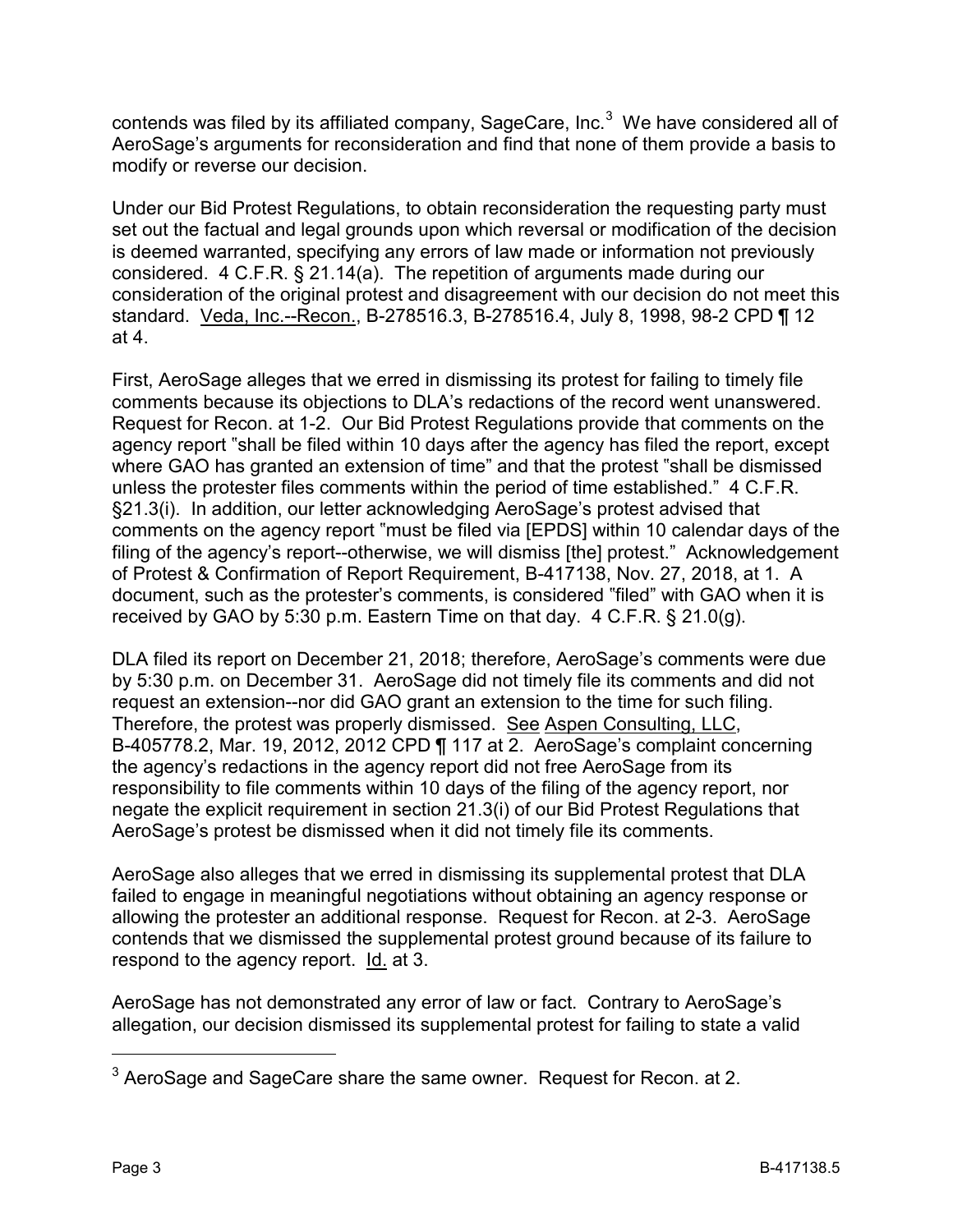basis for challenging the agency's action. Our Bid Protest Regulations provide that protests that lack a detailed statement of the legal and factual grounds of protest shall be dismissed. 4 C.F.R. § 21.5(f). AeroSage's supplemental protest stated that the protester responded to the agency's negotiations letter with "many of the same questions, objections, and issues to discuss to correct error[s] and improprieties in the negotiations and additional documentation requests asking for meaningful discussions." Supp. Protest, Jan. 11, 2019, at 2. As noted in our decision, AeroSage provided no details to explain why the negotiations were not meaningful, but instead repeated some of the same issues raised in its initial protest. See id. In addition, to the extent that AeroSage complains that it did not have the opportunity to further defend its protest ground, our Bid Protest Regulations permit dismissal of protests at any time sufficient information is obtained to warrant dismissal. 4 C.F.R. § 21.5. It is the protester's responsibility to file a protest that is factually and legally sufficient. See 4 C.F.R. § 21.1(c)(4) and (f). AeroSage has provided no basis for our Office to reverse or modify our prior decision.

AeroSage also argues that our decision contained an error of fact with respect to its allegation that DLA violated the Procurement Integrity Act by posting AeroSage's and its affiliate SageCare's proposals to EPDS. AeroSage alleges that the decision wrongly dismissed its contention on the basis that AeroSage and DLA were the only two parties to the protest and only they had access to the EPDS record. Request for Recon. at 2. AeroSage argues that section 21.3(a) of our Bid Protest Regulations requires other offerors to be advised of the protest and these offerors could have intervened in the protest. AeroSage also asserts that our descriptive guide states that bid protest records are "open for public review." Id.

AeroSage misunderstands both our decision and our regulations. As we explained in our decision, the EPDS docket is viewable only by parties to a protest. Because AeroSage and DLA are the only parties to the protest, no other parties had access to the EPDS docket for AeroSage's protest. Under our Bid Protest Regulations, the agency "shall immediately give notice of the protest . . . if no award has been made, to all bidders or offerors who appear to have a substantial prospect of receiving an award." 4 C.F.R. § 21.3(a). Although DLA was required to give notice of the protest to other offerors, no offeror intervened in the protest; therefore, no other parties had access to the EPDS docket. AeroSage's speculation as to what would happen if another offeror had intervened does not demonstrate that we erred in the decision.

With respect to AeroSage's contention that our descriptive guide states that bid protest records are "open for public review," AeroSage is in error. Our descriptive guide discusses GAO's goal of making public a meaningful and transparent decision, but does not state that the entire bid protest record is available for public review. See Bid Protests at GAO: A Descriptive Guide, GAO-18-510SP, May 2018, at 29.

Finally, AeroSage contends that our decision ignored the protest of its affiliate, SageCare. Request for Recon. at 2. Again, AeroSage provides no basis for us to modify or reconsider our decision. On November 26, 2018, SageCare asked to